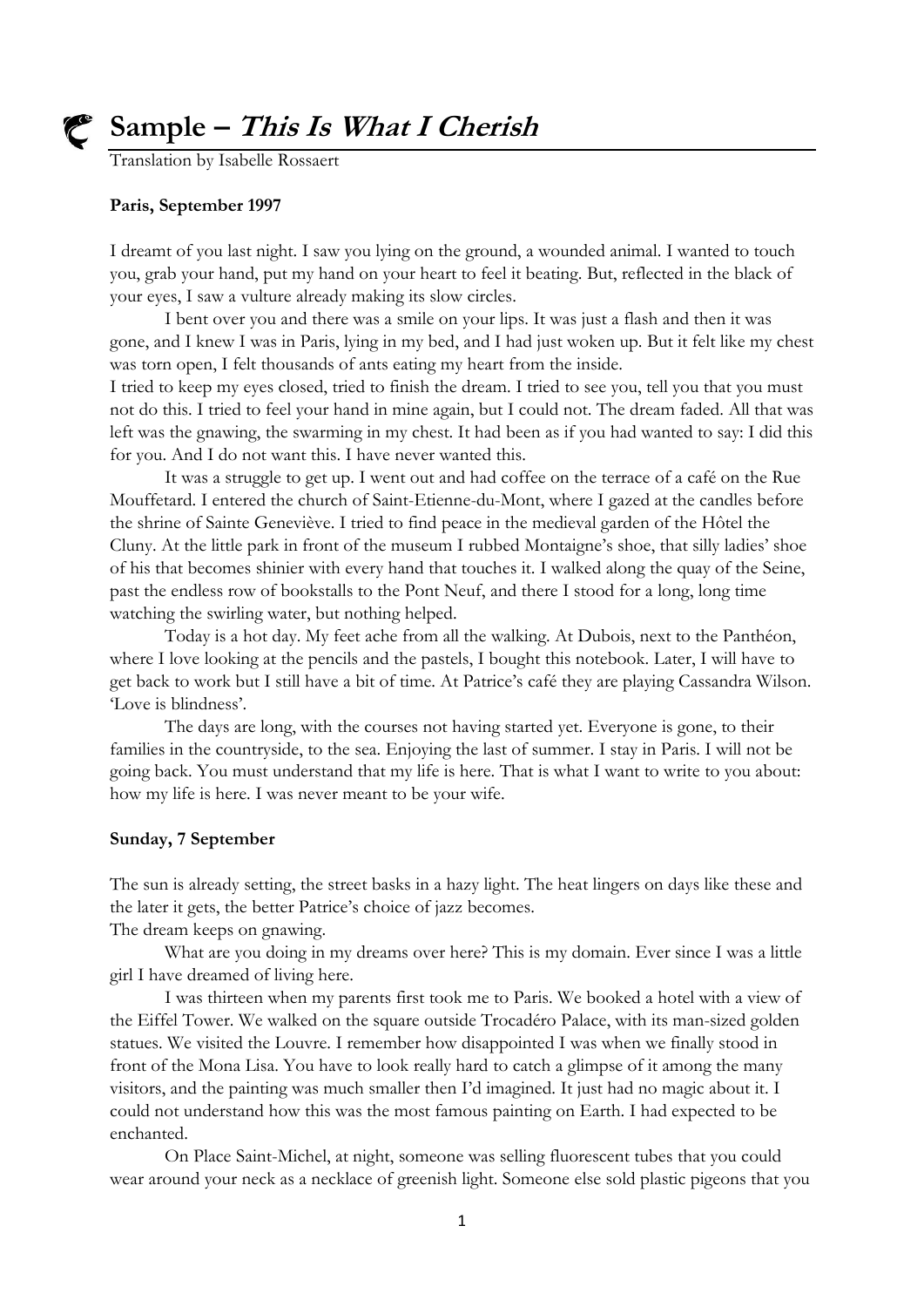could wind up and let fly away. The flapping sounds they made were exactly the same as those of the real pigeons scurrying around the fountain. My parents bought me the necklace.

Later we had dinner at a Greek restaurant where the waiter treated me like a princess. Mum and dad were drinking wine from a bottle that was shaped asymmetrically and had ribs in the handblown glass to fit the fingers of an adult. A bottle with a grip. I liked the bottle so much that the waiter gave me it as a present. He covered the neck of the bottle with tinfoil so my dress would not get stained with drops of wine.

Try to picture me, then. I was wearing a dress made of light blue Indian cotton with an embroidered flower on its short bodice. Mum had made it for me. I am so certain I wore this dress, because this is the memory that has stayed with me ever since that first trip to Paris. Try to picture me on the metro with the peculiar bottle on my lap, holding it with both hands. A man on the seat opposite mine looks at me. I see that he sees the whole story – me, my first time in Paris, my parents, the bottle on my lap, the glowing necklace. His knowing this is a secret between us. There is a twinkle in his eye that lifts me up. It is the first time a man looks at me this way. My primal memory of Paris is this feeling of being lifted up.

#### **Saturday, 13 September**

There is another image of Paris I cherish. Not a memory but a photograph. A photograph of mum and dad holding hands while climbing the steps leading up to the Sacré Coeur. I must have gone ahead of them, must have climbed the steps faster, considering that I took this picture. They look like a couple in love. Mum, still full of energy at that time, is one step ahead of dad. She has a big smile on her face. Behind her are the roofs of the inner city houses. The photo stands on the night table next to my father's bed. I used to look at it often when I was at his house. It is the last photograph of my parents before their lives changed. Before the diagnosis changed their lives.

A year before she died, mum and dad went to Paris for a long weekend, just the two of them. It was his birthday present to her. She did not wear a wig. Dad bought her a silk Hermès scarf, that she tied around her bald head like a pirate. She made up her eyes with black kohl, an act of defiance against the disease. My Amazon, dad called her.

Under the colourful silk, her head was covered with downy hair in those days. In summer, we sometimes went to the market in Cucuron, mum with a large wicker basket. I remember you there, with the old man. What an odd pair you were. I found you frightening, with all those dead animals you were selling. But you were doing good business, weren't you?

Of course I was jealous. Them going off to Paris, me staying with my aunt. My aunt's place would become my home, but I didn't know that back then.

We will all go together soon, my mother said, to soothe me. The three of us. And then we will go and see *The Lady and the Unicorn* again, you and me, she said, putting her arm around my waist and pulling me close. *The Lady and the Unicorn* was our secret.

This and other plans were what kept my mother alive long beyond the time the doctors had given her.

We were sitting on the beach. The sea rolled in, wave after wave, over the pebbles. It was already late in the afternoon. Mum had been sleeping most of the time. When she woke up she pushed herself up, leaned on her elbows and gazed at the sea. 'They have extended the exhibition at the Beaubourg, isn't that great? I'm sure we will be able to go in September.' Why September? Why September again?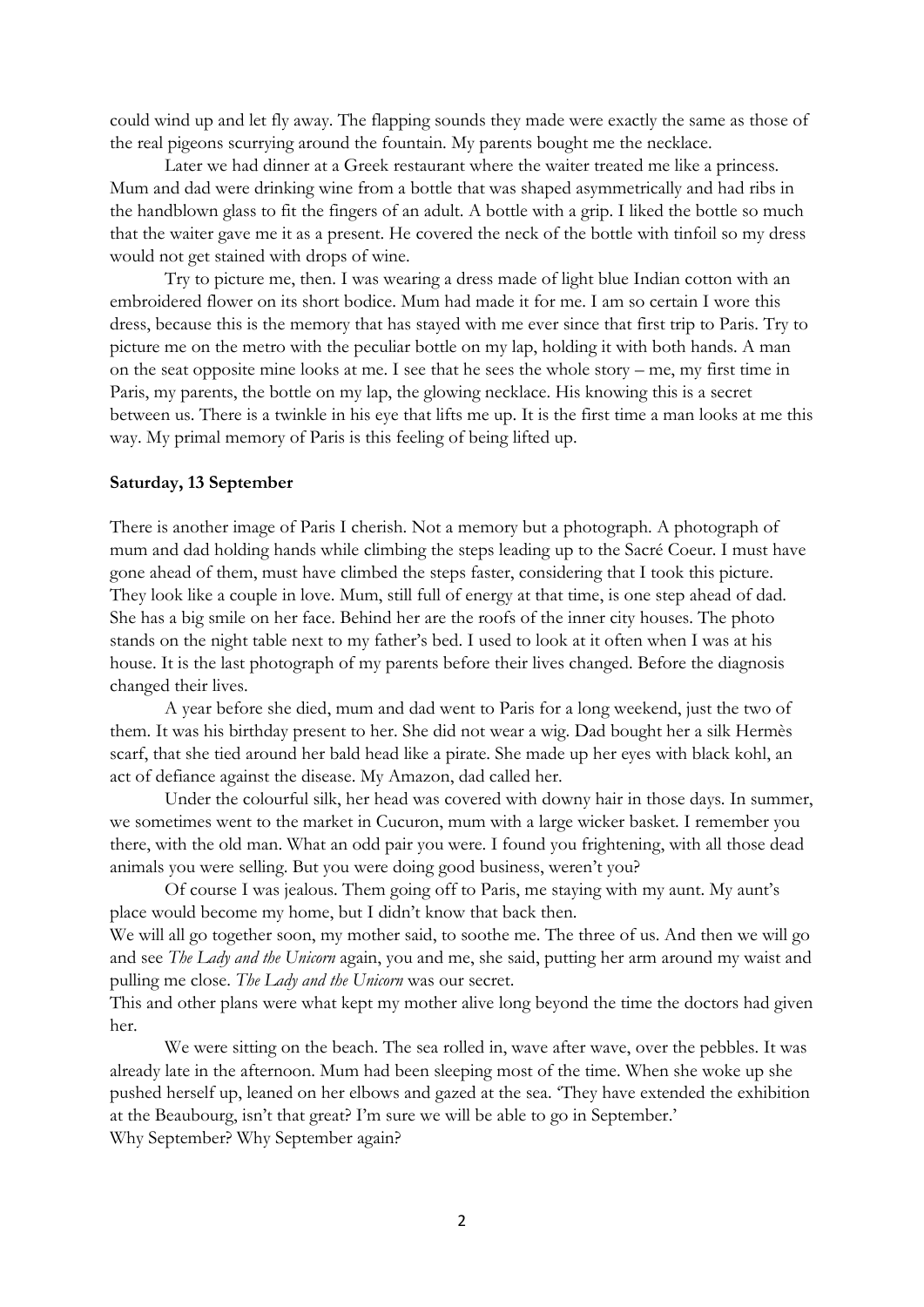#### **Sunday, 14 September**

How can I tell you about Paris, not even knowing if you have ever seen a city? How can I explain a city like Paris to someone who has spent most of his life on a mountain? You have not even seen the sea, you have probably never left the Provence.

So imagine you are looking out from the old hermitage. Only you are not surrounded by green wooded slopes, there are no vineyards. There is no landscape of almond orchards and melon plantations stretching out before you, no cypress trees standing together like gossiping old aunts, roads bordered with plane trees or little villages dotting the hilltop. The horizon does not extend to the bluish silhouette of Mont Sainte-Victoire. Instead of all this, as far as you can see, there are rooftops. Buildings and rooftops. All you see is city. And I wonder what that kind of landscape would do to someone like you.

If you arrive in Paris by train, the first thing you do is descend to the metro. The first thing you see of Paris is what lies beneath it. The first thing you hear is the rattling, the creaking, the shrieking and then those snatches of music, a cello, a violin, somebody singing around the corner of one of the long underground tunnels. The first thing you see are these endless tunnels and the big billboards, everywhere those billboards and the metro trains that come and go, that swallow you up with their dozens of doors, that carry you off, packed into a crowd, and spit you out again at another underground location.

And when you finally, for the first time, ascend into the light of day again, pushed upwards by a long escalator, there, the first sight of the city that assails you, that is the place where you are born into Paris.

I was born into Paris at Place Saint Michel. The water splashing from the dragon fountain. The rays of sunlight reflected by the windows of stately buildings. The terraces and bookshops and, when you turn around, once you have left the underground, the view of the Seine and the old palaces of Ile de la Cité.

Dad took me to Paris to celebrate my sixteenth birthday. He booked the same hotel where he had stayed with my mother two years before. It was small but comfortable, on a quiet little backstreet. We went to the same places that he had visited with mum. The Beaubourg, the Quay d'Orsay, the Musée de l'Orangerie. We always returned to Place Saint Michel by metro.

#### **Monday, 15 September**

He should not have done it. Not the same things he had done with mum two years earlier. It must have been so painful for him, but he wanted to show me what mum had wanted me to see so badly. There we stood, amidst the water lilies. Nearly alone in that big oval room. All around us the light, caught in brush strokes. Nothing but the capturing of the moment.

We stood there for more than an hour. In silence, except for the sound of our breathing, our soft footsteps as we mused and moved from colour to colour, from dot to line, to bow, to speck. Dad cleared his throat, then swallowed. It happened often in those days, at times when we were silent together. It was as if he hesitated between swallowing a memory or speaking it. 'Mum was standing here', he said, spreading his arms a little like mum had done. He looked at me and smiled weakly. 'Monet had an eye condition that made him see colours differently. Mum said…' His voice broke. In a constricted voice, suddenly high-pitched, he continued: 'How illness can yield such beauty.' Then, in the middle of that room, among the waterlilies, he burst into tears. I do not know how long we stood there, clinging to each other while my father sobbed like a little boy.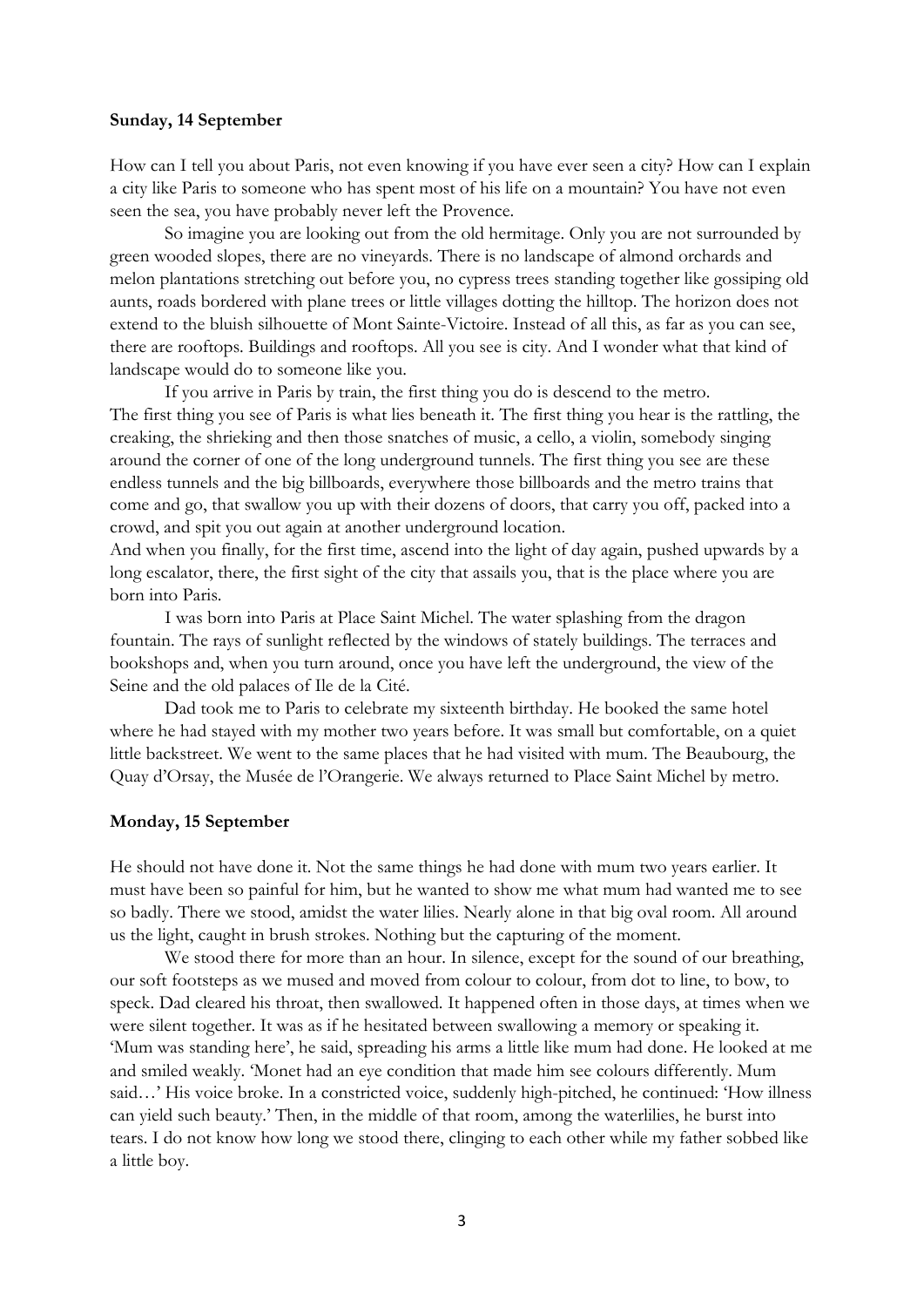I just cannot stop thinking of dad. How he sobbed, how something inside him just burst. And I try to follow the feeling that these tears lead to. It was, I think, the fact that mum always remained so hopeful.

There is no beauty in illness, none. There is no beauty in hospital rooms, with their speckled walls, their metal beds and hoists. There is no beauty in the tepid smell of sick bodies and disinfectants that lingers there. In a body that swells, sags, becomes thin and limp. There is no beauty in eyes that sink ever deeper.

Mum refused to stay in the hospital, just like she had refused to wear a wig earlier. She refused to have a bed in the living room, although it would have been much more comfortable. Up till the very last day she wore dresses, loose, swishing dresses of colourful silk, and tied those silk shawls around her head and painted her lips a subtle pink that highlighted her complexion. There was always a vase with flowers on the table and she did not tolerate one single withered leaf. As long as she was there, the house was a haven of calm and beauty. When she could not take care of it anymore, dad asked the cleaning lady to come round more often. Mum gave her instructions. But she arranged the flowers herself; until the very last day she was the one who arranged the flowers. When she was able to, she would sit at the window that looked out on the castle. Mum and dad had moved to Ansouis for that castle. For years, mum was responsible for restoring the old fabrics – drapes, armchairs, tapestries… there was always something to mend. She and the old duchess were very fond of each other. Mum could have been the second daughter of the house. After the duchess died and her son moved into the castle, mum became good friends with his wife.

When mom did not sit at the window, she would leaf through one of the art books we had at home, one or two of which would always be lying on the coffee table. 'Look', she would say, pointing out a painting to me. 'This one is exhibited in Madrid. We really must go there one day.'

Patrice brings me a cup of tea. 'Are you okay?', he asks. I sometimes wonder what my face looks like while I am writing like this. Sometimes I catch myself frowning or groaning or staring in the distance, up the street, as if I see something there that the other people on the terrace do not. I have become a familiar presence on this terrace. I think Patrice likes me. And he does not try to chat me up. Besides, it is more pleasant sitting here than in my room. I have not told you about where I live. Dad has rented a studio for me. It is in a fin-de-siècle building with a solemn facade and balconies on the second and fifth floors. Behind the front gate are a marble hall and a glass door opening onto a courtyard. It is peaceful there, stylish. There is a small splashing fountain. Ferns and hostas grow in the shade and in the sunny spots of this cobblestoned courtyard stand potted geraniums. You need a code to get in.

I live just under the roof. Officially it is not even called a floor. Grey paint peels off the walls, the floor is covered with simple terracotta tiles and in the corner there is an old sink covered with rust. There is also a toilet that always leaks.

My garret measures three by four metres. In earlier times the maids lived here. It is a small place but I have everything I need: a toilet, a shower, two hotplates, a fridge, a coffee maker. Right under the ceiling a small platform is mounted that has my matrass on it. You cannot sit up straight in my bed. Beneath it stand a small writing desk, a wardrobe and a bookcase. I don't speak to my neighbours often. Next to me lives a man in his early thirties who teaches at the conservatoire. I can hear it when he has a woman staying the night.

I can see into the apartments on the other side of the courtyard. Many of them are beautifully furnished, just like mum would have done it. It was the small gestures. Things she seemed to do casually while moving through the house. Straightening a magazine on the coffee table, picking up slippers someone left behind, opening and closing the curtains at the right time,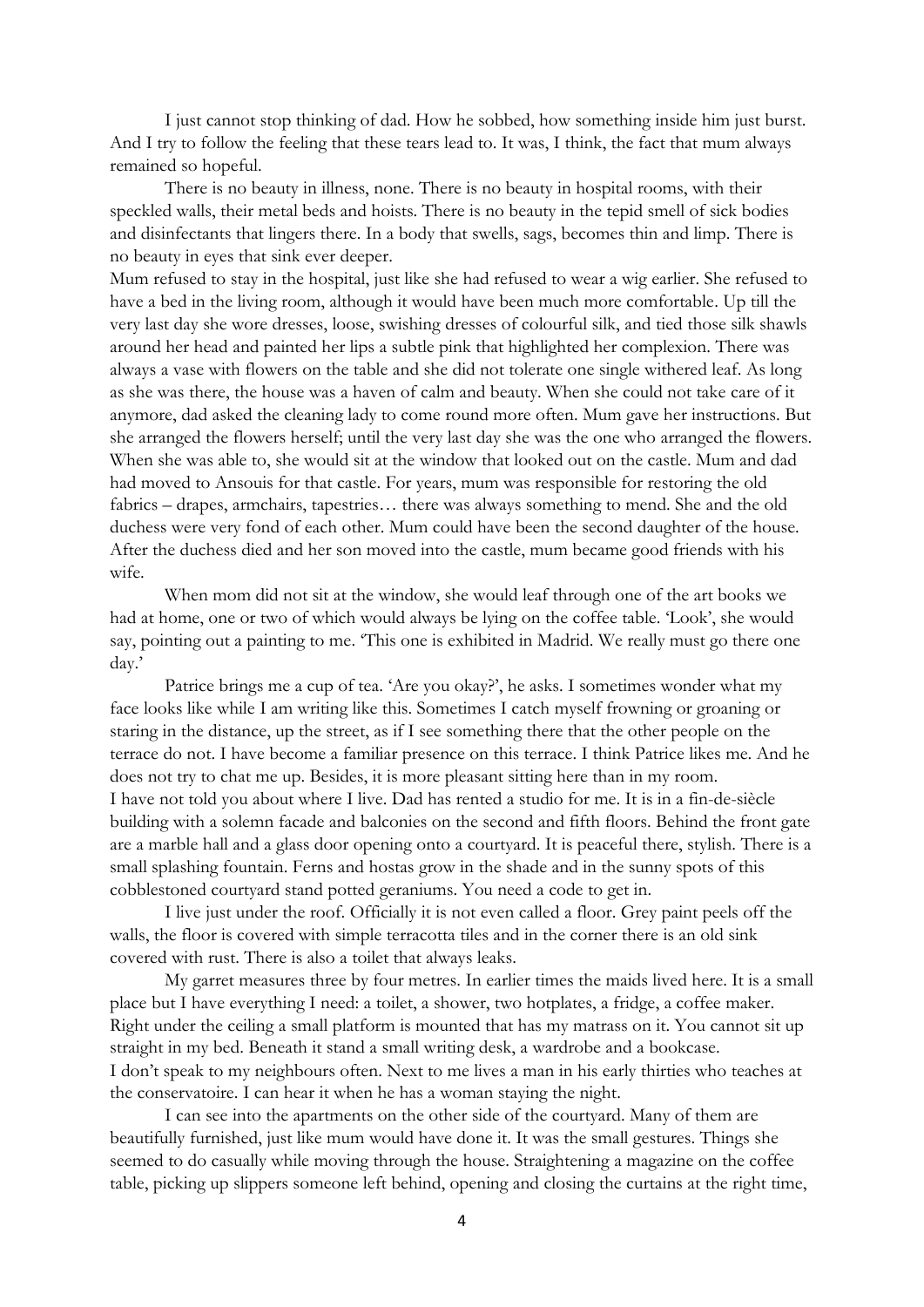turning on the floor lamp. Things we only realised she did when she wasn't there anymore. It only took a few days for chaos to spread through the house like mould. We tried to tidy up, but we never succeeded in making the house as bright as it had been before. I was too young to manage the household and dad was away from home a lot for his work. That is why I ended up living with my aunt in Vaugines. And it was a relief at the time, after that difficult, beautiful summer. Aunty had her shop to run and left me to my own devices.

#### **Sunday, 21 September**

A place that was all yours, did you have that? Was there such a place on the mountain, a spot you always returned to, as if to a nest? A rock maybe, from which you could look out over the valley, or a trunk you could lean against, your legs pulled up to your chest?

I had such a spot in Ansouis. On a hill near the village. I sat there between the roots of an oak tree, as if in an easy chair, and looked out over the valley and the neighbouring villages. No one could see me, no one knew where I was. I sat there high above the castle, in the coolness of the foliage. To get there, I followed a rocky path that ended in brushwood. I had to crawl under thorny bushes to reach it, it was my secret place. I did not actually go there that often. But in my mind I went there every day. My own private spot.

I hid little notes in the cracks of the tree bark. Resolutions or wishes at the beginning of a new year. And a year later I would look for these wads of paper, curious to see what I had written the year before. I measured my growth on this tree, the many ways in which I had changed. And whether my wishes had come true. I have a place like that in Paris. Even though I have only ever been there once, it is the place I go to in my mind to feel at home.

It was mum who took me there, that time the three of us visited Paris. A mother daughter day: dad was at the Musée d'arts et de métiers, mum took me out shopping in the Marais. Delighted, we peered into the window of a little shop selling expensive embroidery.

'I want to show you something', mum said. 'A very special place.' It was a long walk, across the Ile Saint-Louis and the Seine again. We arrived at what looked like a medieval castle, right in the heart of the city. It was the Hotel de Cluny, the national museum of medieval art.

Mom strode trough rooms filled with golden monstrances, headless statues from the façade of the Notre-Dame and stained glass windows from the Sainte Chapelle, rooms with medieval woodcarvings and luxurious tapestries, and I wondered why she walked through them so inattentively. And then we arrived in the room of *The Lady and the Unicorn*.

'Here we are', she said.

It was an oval-shaped room with indirect lighting and the smell that filled it was that of old wool. All around us hung tapestries, six in total, of different sizes. They all had the same main colour, the same type of red, a shade of red that made me think of my menstrual blood, that only a few years ago had terrified me and that I had painstakingly tried to keep hidden from everybody. Mom stood still in the middle of the room. She did not look at the tapestries, she looked at me, curious to see my reaction.

Small figures were scattered over all this red. Flowers, animals: a rabbit, a fox, a little monkey, a goat, a partridge. In the middle of each tapestry a similar scene was depicted: one or two women, slender, with long blonde hair and pensive eyes. They wore exquisite dresses with tight bodices trimmed with brocade and gemstones, and to their right stood a lion, to their left a unicorn, both animals holding a coat of arms or a flag.

Mum said nothing. She just stood there with her arms crossed, as if she were the maker of these tapestries: look at this, what do you think? She kept silent for a long time, she who was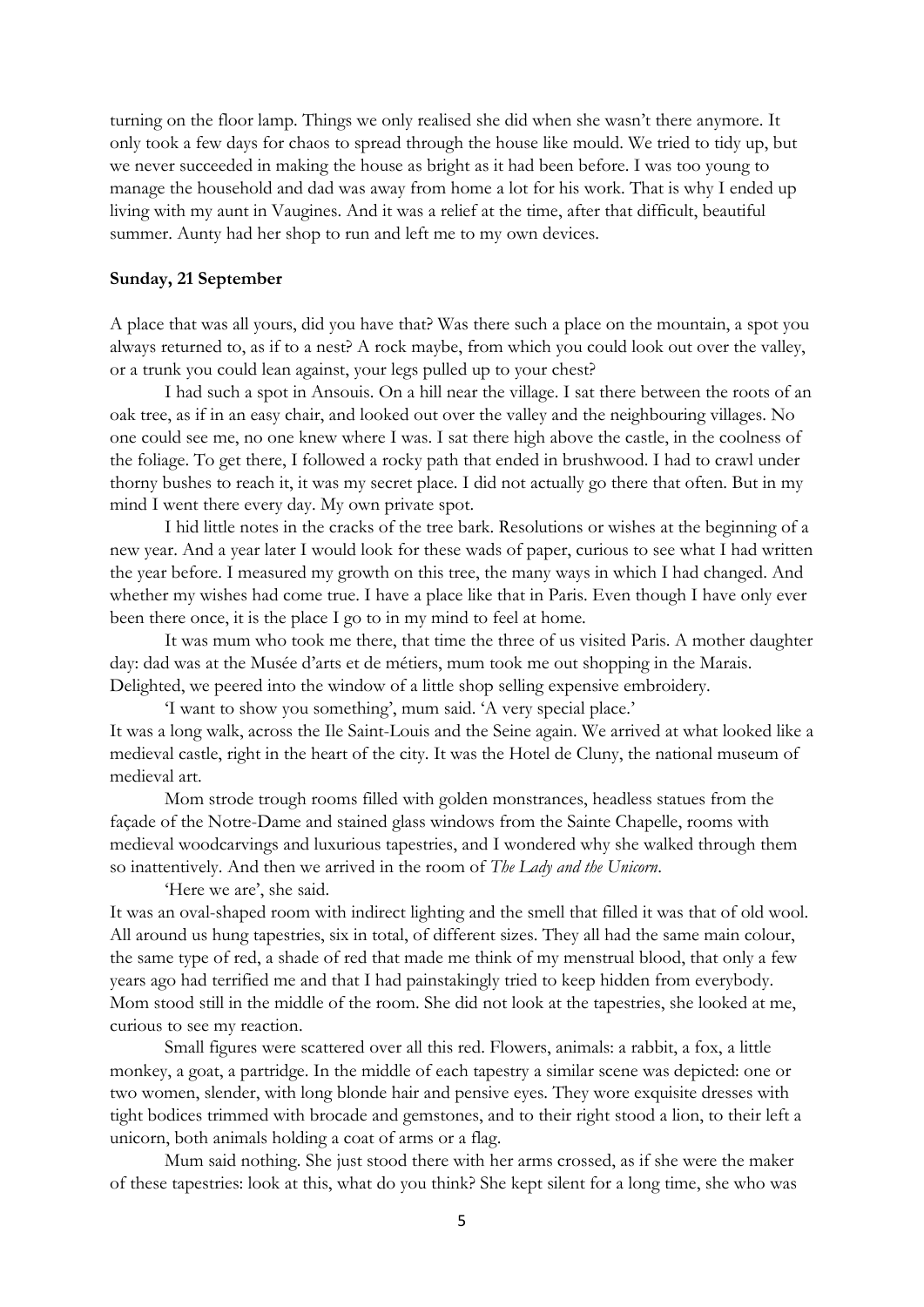always so eager to comment on everything. Even when I threw her a questioning look, she only smiled.

I walked up to one of the tapestries. Studied it closely. Little by little mum started to explain. She pointed out the intricate coiffures of the women, the beautiful detail of their dresses. She made me aware of the mysterious scenes. Here a lady rested her hand loosely on the horn of the unicorn. There a lady-in-waiting held a golden bowl from which another lady took goldcoloured pieces of candy. The lion stood on its hind legs and watched as she fed the candy to a parakeet, his eyes hungry, his mouth wide open.

On another tapestry a maidservant was holding a plate filled with carnations, out of which the lady braided a crown. A little monkey smelled a rose that he had plucked from the wicker basket standing next to her. On the next tapestry two ladies where playing a small organ. 'So what have we seen already?', mum asked suddenly in that tone of voice she had used when quizzing me on my homework when I was a child. She demonstratively rubbed her fingertips together, touched the tip of her tongue with her index finger, tapped her nose, her ear. All of a sudden I grasped her meaning. I walked to the next tapestry to see if I was right. There was only one lady in this one. She was kneeling, while the unicorn next to her rested his forelegs on her lap. With her right hand the lady held up a mirror to the unicorn, who looked at himself. I repeated mum's gestures and then touched my eye. We both laughed.

'But there are six of them?', I said. Mum nodded. She narrowed her eyes, studying me as if to guess my thoughts.

Do you believe in a sixth sense? All of a sudden I wonder about that. Has that ever happened to you, that you knew something even though you could not touch, taste, smell, hear or see it? Were there things you could only know with your heart on your mountain, too? Together mum and I walked to the sixth tapestry. It was the largest of them all and depicted the most elaborate scene. The women's robes were the same shade of red as the background of the tapestries, and this time the lady stood under a kind of canopy that was held up on both sides by the lion and the unicorn. The handmaid held up a small treasure chest in which the lady put a precious golden necklace similar to the one she wore on all the other tapestries. To her left, on a bench with a cushion, sat a small lapdog. Mum pointed at a strip of fabric at the top of the canopy bearing the words *'A mon seul désir'* in medieval letters. I watched as mum made the same gestures she had made earlier. Then she put her hand on her heart.

I cannot tell you what the scene on this tapestry means. I cannot put it into words, but I felt it, it is a place within my body, it is a feeling of light, radiating close to my heart.

'Did people really believe in unicorns back then?', I finally asked. Mum smiled. 'I think so', she said. 'They were beautiful, very fast, very wild animals. A unicorn, so people thought, could only be caught by a virgin. It would lay its head in a virgin's lap, and then become tame and vulnerable. Like this one', she pointed at the fifth tapestry.

'But they are not going to hurt it, are they?', I enquired anxiously. Mum shook her head. 'No, this unicorn will not be captured. It can jump up in a second and run back into the wild.'

We had been standing in that room for over an hour and one of the attendants came to tell us that the museum would be closing soon. When we were walking through the corridor on our way to the exit, still mesmerised by the beauty of the tapestries, mum suddenly put her hand on my arm. 'Look', she said and she pointed towards a room to our left. It was a dark room, but an elongated shape lit up in a display case in the corner, a sword or a lance. When I neared it, I saw it was a two-metre long rod of spiralled ivory. Mum smiled. 'A unicorn's horn', she said. My amazement amused her. She laughed, put her hand on my shoulder and said: 'One day, my little princess, you too will find a unicorn.'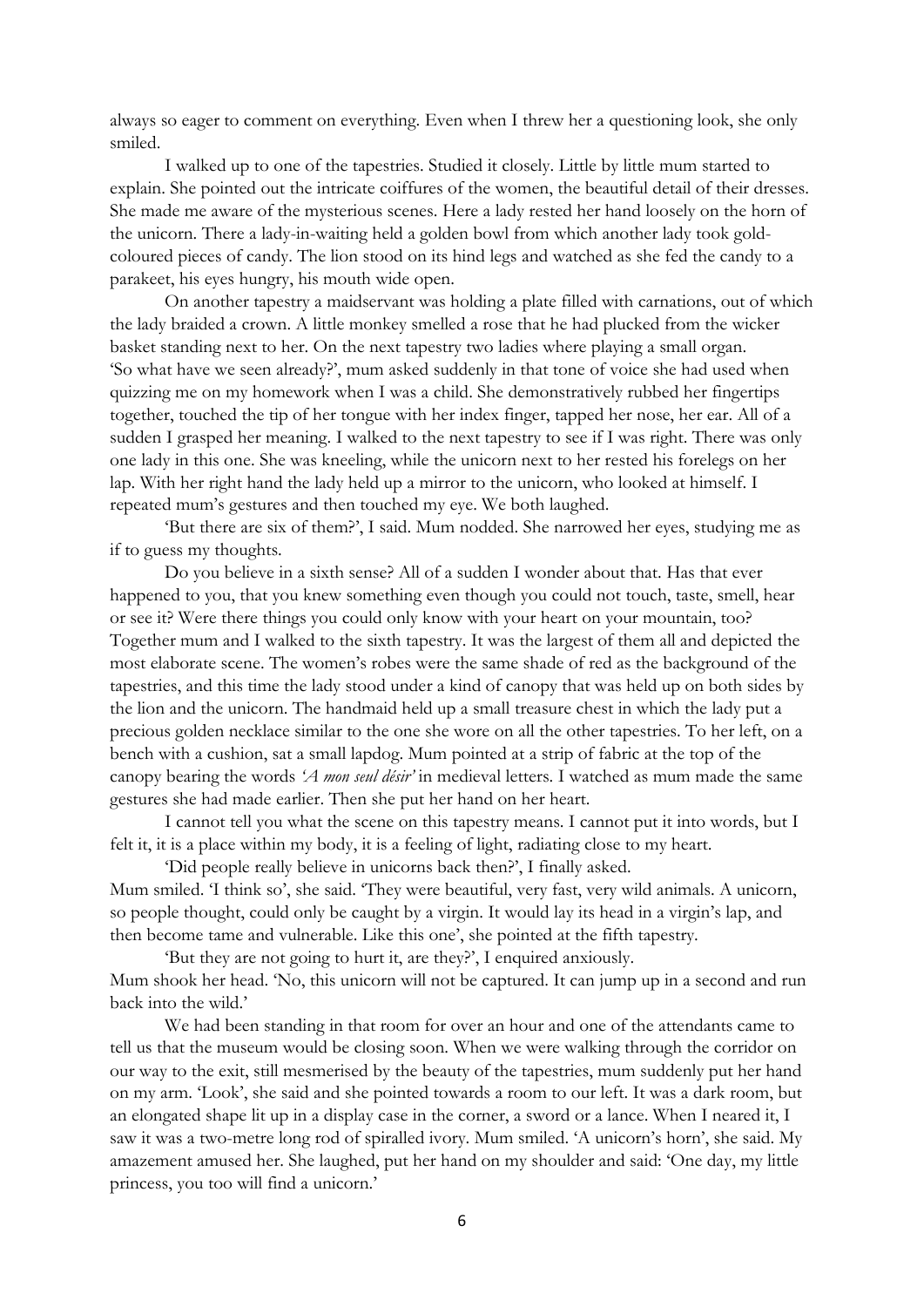I never entered the museum again. But in my mind I have, countless times. The room of *The Lady and the Unicorn* is my secret place in Paris.

*Vaugines, sep. 14th 1997*

*Dear Valérie,*

*I am so curious about you in Paris. How have you been? The holidays must be about over for you too, no? You are being missed here.*

*Myself, I can finally breathe again. The heat is not so merciless now, the nights are already getting cooler. Most of the tourists have gone, what a relief!*

*I've asked Gaston to paint the shopfront, because it needed it. We had a television crew come up here, the other day. They came to film the church and the fountain, same old things. It must be ten years ago now that they shot that movie here. Montand, Auteuil, Emmanuelle Béart, where does the time go? Did you know Montand came to my shop to buy cheese? The small hard one. He came every week; very friendly he was. And so handsome, with that moustache of his, a man becoming better-looking with age.*

*There's been discord about the fountain all summer because of that television crew. The town council wanted to remove the moss that grows on it, can you believe it? The council thinks we should invest in sprucing up the village, in light of the growing tourism… And you didn't see any moss in the movie either, they argued. The arguments became heated, outside Rémy's bar. In the end a referendum was held: the moss stays, but there will be large pots with geraniums all over the village. So be it. As long as they don't go bonkers like they did in Cucuron it's fine with me.*

*By the way, there is something else I want to tell you. On the first Saturday of September, the men of Cucuron, the same ones that went hunting last year, drove a truck with two memorial stones in it up to the mountain ridge. One stone for Max, one for the wild boar. It felt like a sort of penance to me. Can you believe it? They really try to convince themselves and each other that one is not the other. For hours, they battered the hard soil with their pickaxes. Those fools of Cucuron. Clearly the mistral blows heavier there than anywhere else.*

*Love,*

#### *Your aunt*

*PS This letter has been lying around for a while. But now I am really going to post it. Your dad came up for a short visit. Let me know if you need anything, darling.*

*----*